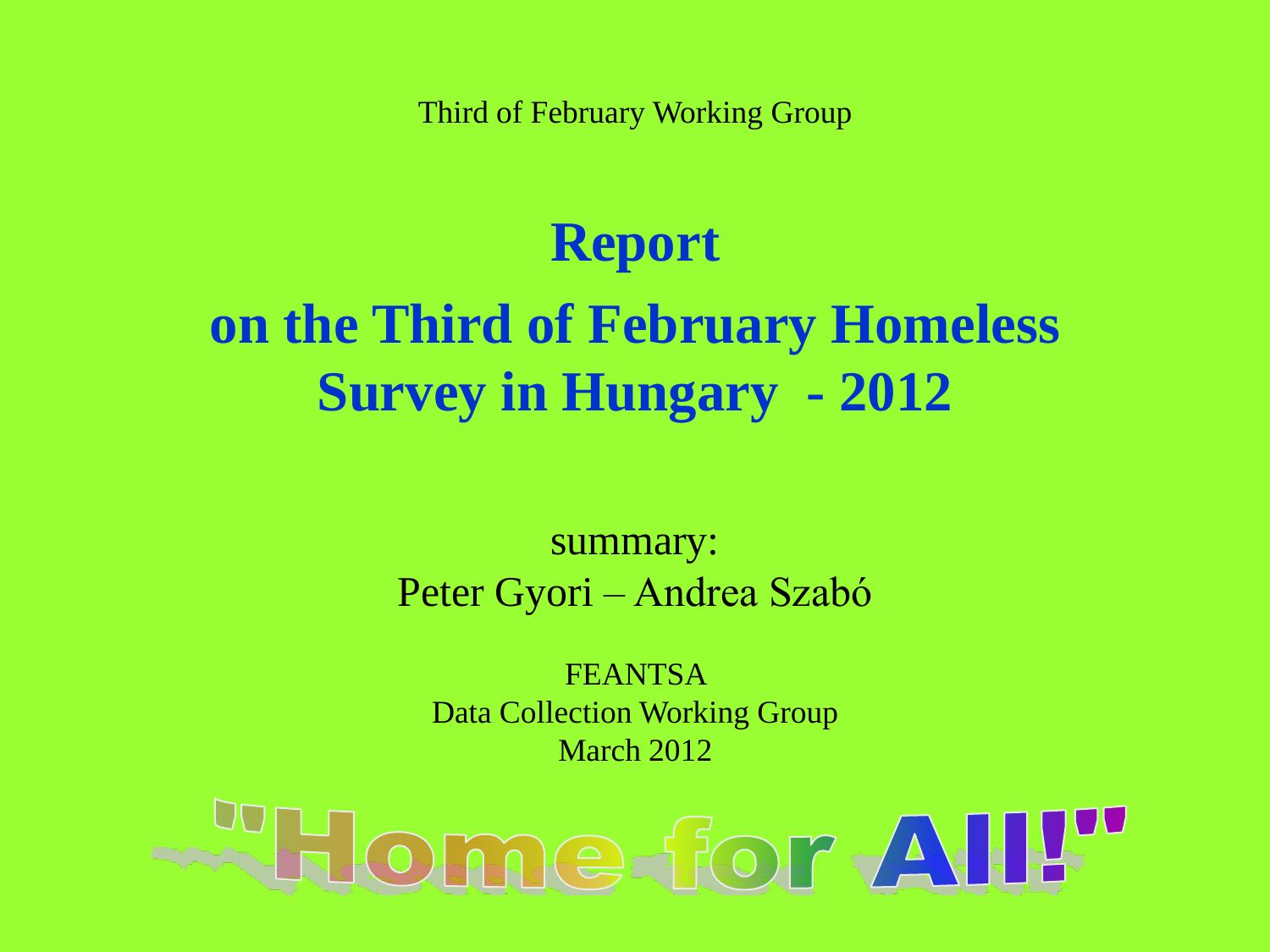### on the Third of February Homeless Survey in Hungary - 2012

#### Ten thousand people are living in a homeless shelter at a given time

| <b>Officially licensed number of beds for homeless</b><br><b>February 2012</b> |                                                                        |      |       |  |  |  |  |  |
|--------------------------------------------------------------------------------|------------------------------------------------------------------------|------|-------|--|--|--|--|--|
| <b>City</b>                                                                    | <b>Homeless hostel</b><br><b>Night shelter</b><br>(E 2.1.)<br>(E 3.1.) |      |       |  |  |  |  |  |
| <b>Budapest</b>                                                                | 3026                                                                   | 2070 | 5096  |  |  |  |  |  |
| Other cities                                                                   | 2556                                                                   | 2553 | 5109  |  |  |  |  |  |
| Total                                                                          | 5582                                                                   | 4623 | 10205 |  |  |  |  |  |

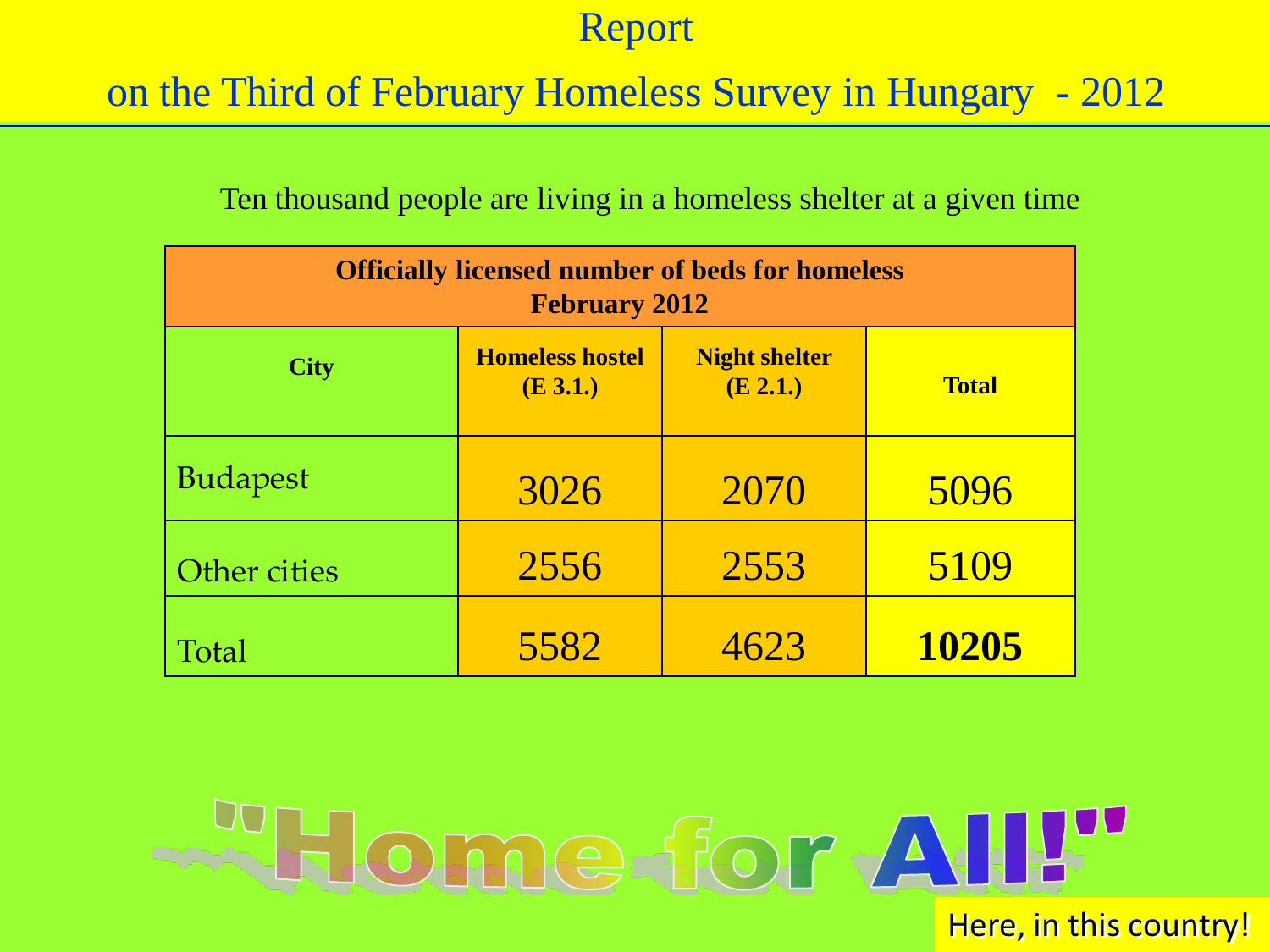## on the Third of February Homeless Survey in Hungary - 2012

More than ever, municipalities, organizations, homeless people (8,641 people) took part in the "3 February" survey

| <b>Number of respondent homeless people</b><br>on 3th February 2012 |                             |                              |              |  |  |  |  |
|---------------------------------------------------------------------|-----------------------------|------------------------------|--------------|--|--|--|--|
| City                                                                | In Hostel<br>(E 2.1., 3.1.) | Rough<br>sleepers<br>$(E_1)$ | <b>Total</b> |  |  |  |  |
| <b>Budapest</b>                                                     | 2907                        | 876                          | 3783         |  |  |  |  |
| Other cities                                                        | 3395                        | 1463                         | 4858         |  |  |  |  |
| <b>Total</b>                                                        | 6302                        | 2339                         | 8641         |  |  |  |  |
| Third of February Working Group 2012                                |                             |                              |              |  |  |  |  |

All in all, 60% of the people living in homeless hostels (6,302 people) took part in the 2012th annual survey

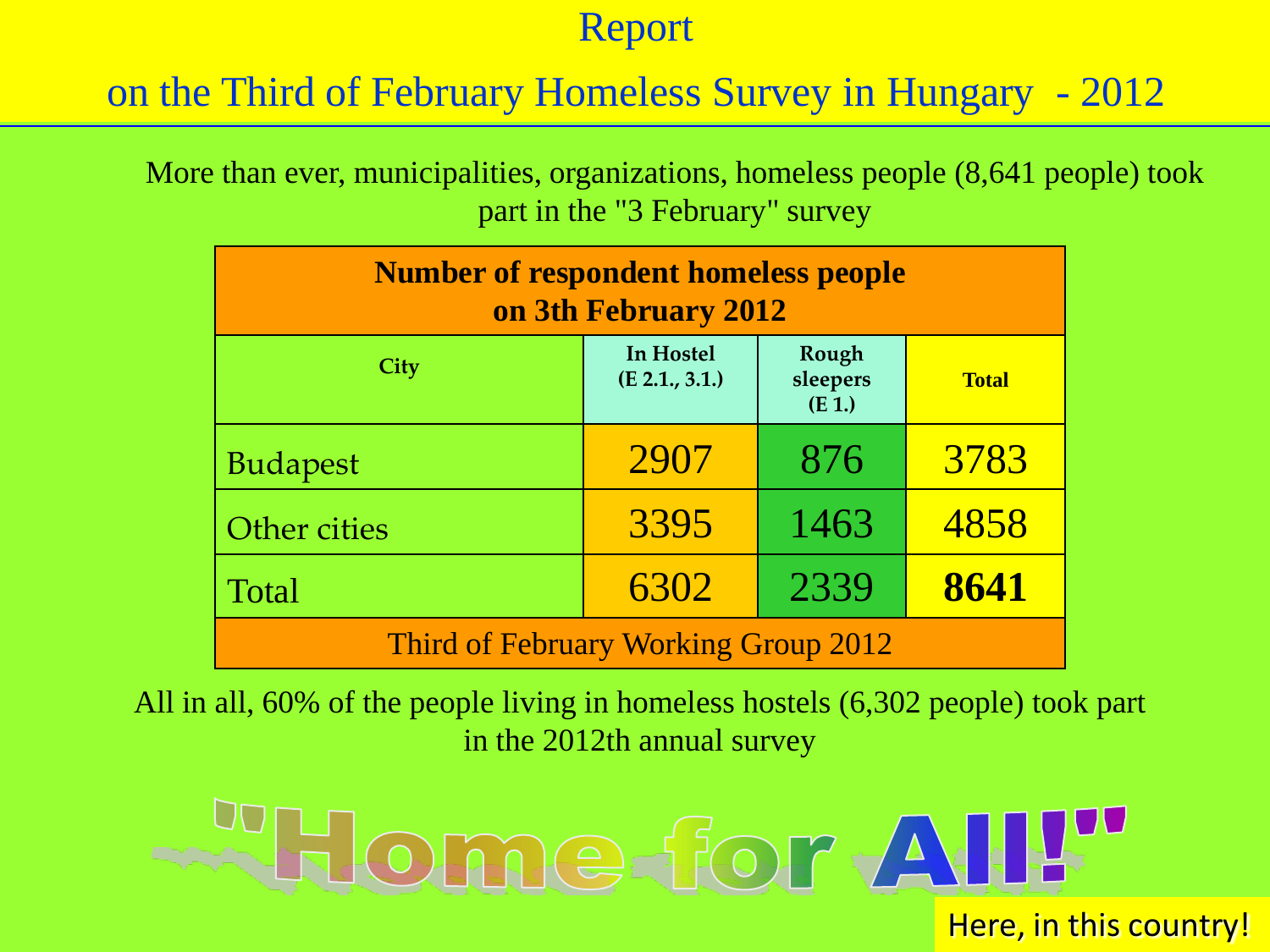# on the Third of February Homeless Survey in Hungary - 2012

# **On 3th February 2012**

 $\Psi$  In Budapest, 77% of the respondents lived in some type of homeless accommodation

 $\Psi$  In Budapest about 5,000 people slept in homeless hostels (from this 1,700 people slept in the night shelters) and – according to the report of the service providers – 1200 people slept rough

Ψ In the countryside, 70% of the respondents lived in in some type of homeless accommodation

 $\Psi$  In the countryside – according to the report of the service providers - 2,100 people slept in night shelters

# **Elome** for All!" Here, in this country!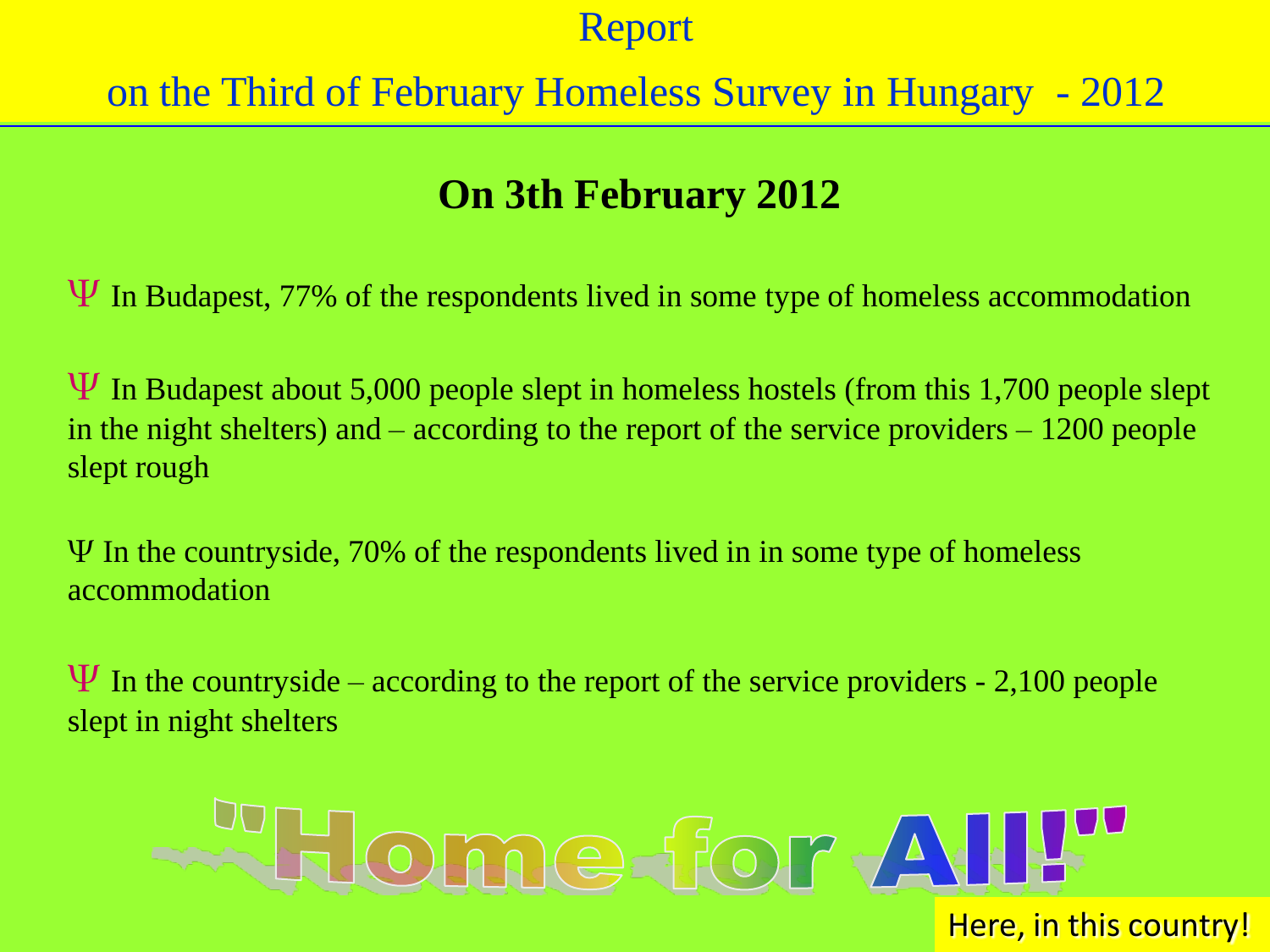# on the Third of February Homeless Survey in Hungary - 2012

#### **Two-thirds of the respondent rough sleepers live in other cities**



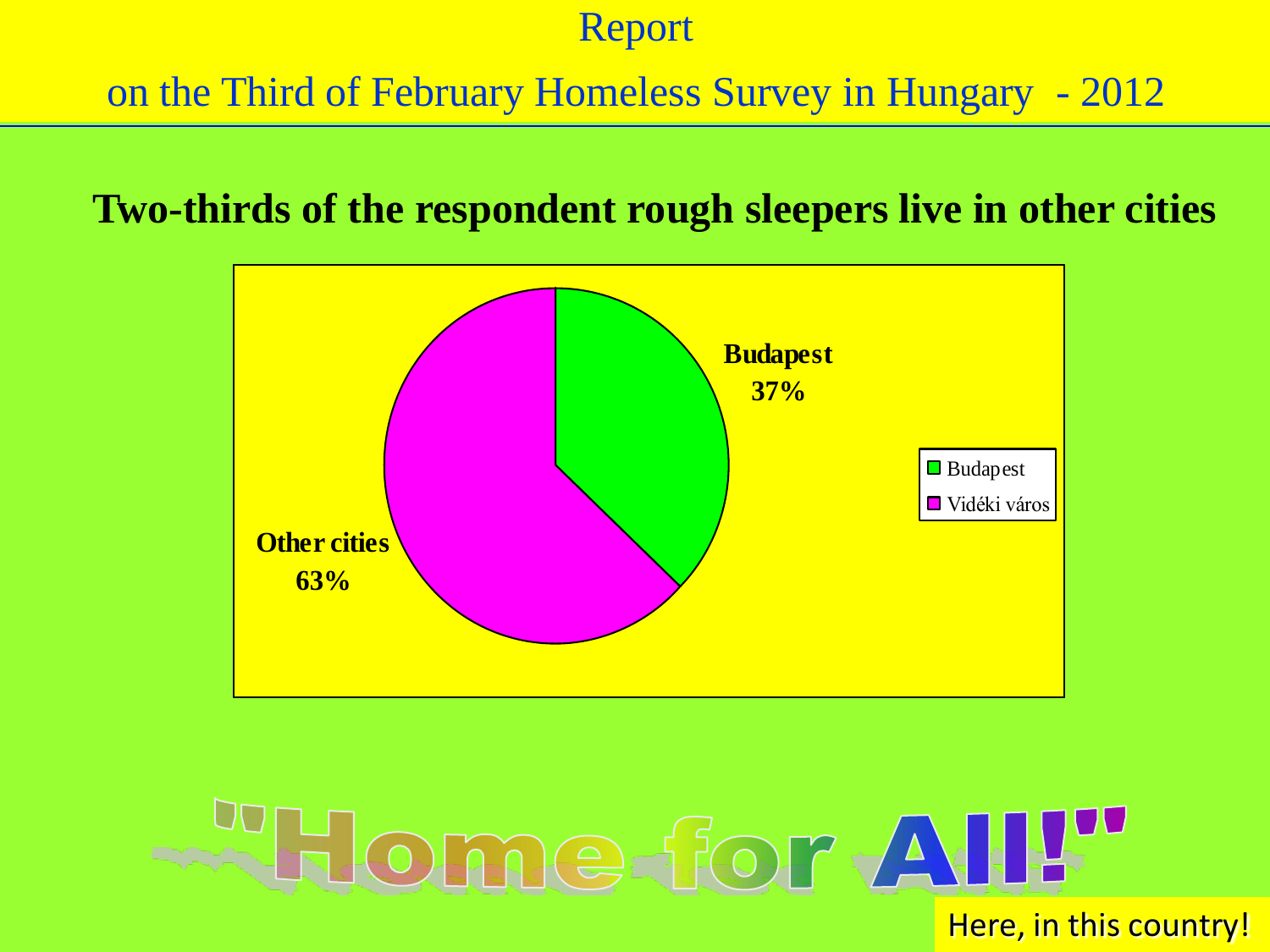on the Third of February Homeless Survey in Hungary - 2012

More people were found living rough in other cities than in Budapest in the last five years

| <b>Number of respondent rough sleepers</b><br>on 3th February 2012 |                                      |      |      |      |      |  |  |  |
|--------------------------------------------------------------------|--------------------------------------|------|------|------|------|--|--|--|
| City                                                               | 2008<br>2009<br>2010<br>2011<br>2012 |      |      |      |      |  |  |  |
| <b>Budapest</b>                                                    | 1189                                 | 1360 | 1252 | 1150 | 876  |  |  |  |
| Other cities                                                       | 1376                                 | 1502 | 1816 | 1720 | 1463 |  |  |  |
| Total<br>2870<br>2565<br>2862<br>3068<br>2339                      |                                      |      |      |      |      |  |  |  |
| Third of February Working Group 2012                               |                                      |      |      |      |      |  |  |  |

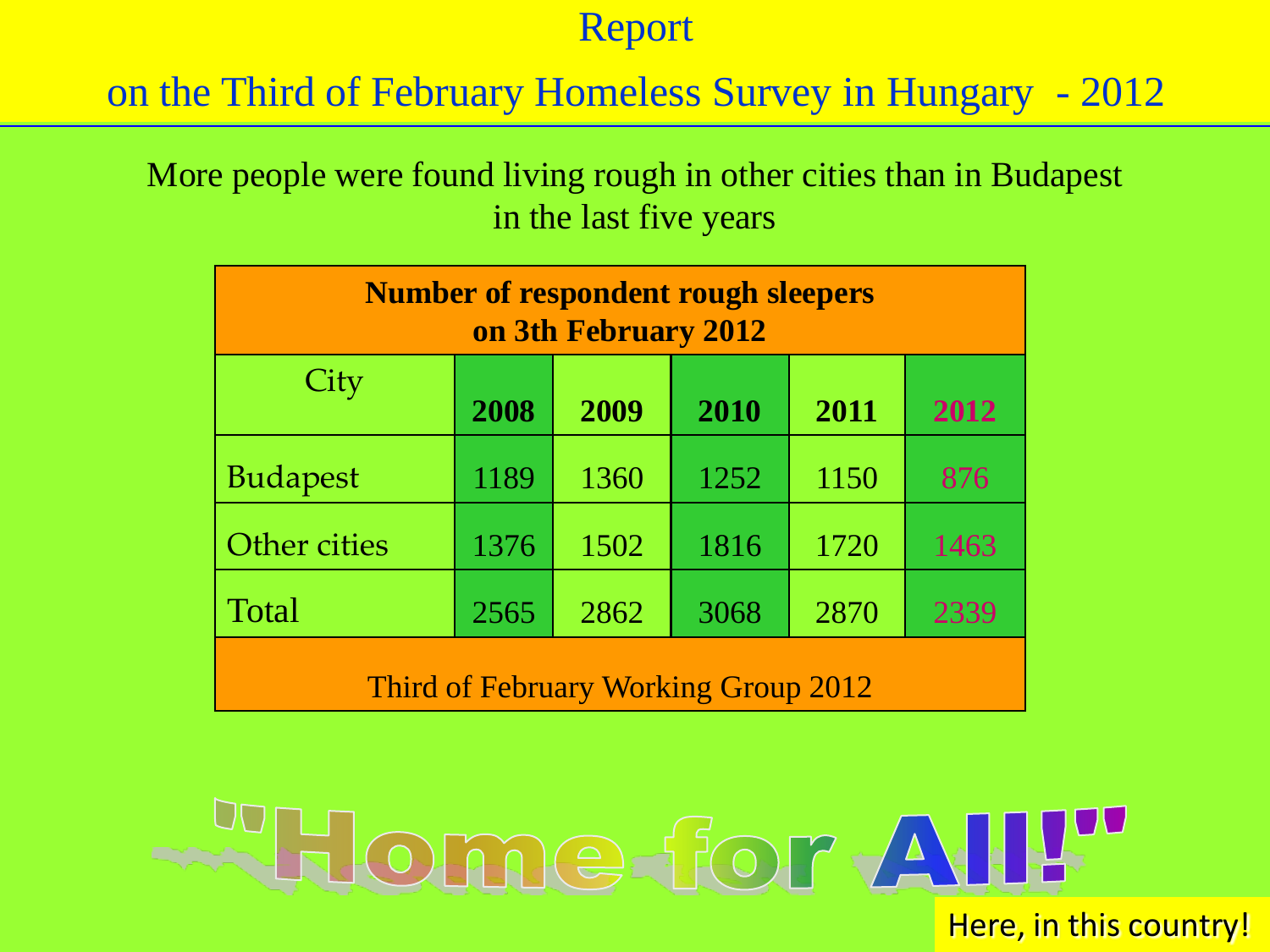on the Third of February Homeless Survey in Hungary - 2012

Either in Budapest and the countryside also the number of respondent rough sleepers declined significantly in 2012

The number of rough sleepers respondents in Budapest reduced for the last three years The number of rough sleepers respondents in the countryside reduced for the last two years

**What could be the cause of this?**

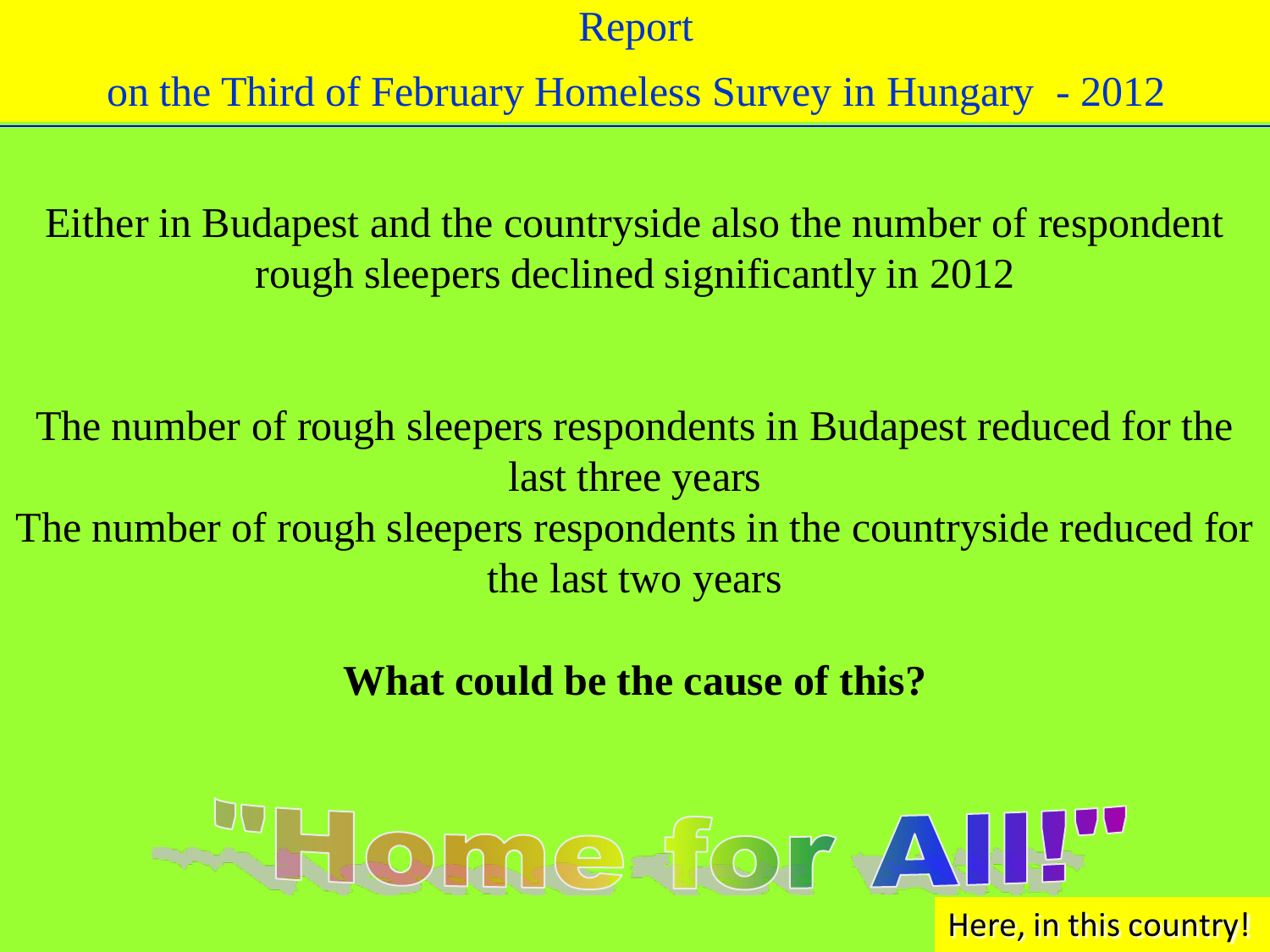# on the Third of February Homeless Survey in Hungary - 2012

# **What could be the cause of this?**

On the 2012 3th February many people were seeking some kind of roof (eg. by friends, in cellars, basements, or in emergency shelters) because of the sudden, unusually large cold front and snowstorm

This winter targeted social interventions started to promote accommodation options for rough sleepers

New - temporary - sites have been opened by the disaster protection organisations

Many people were in hiding from the law enforcement measures

The outreach services focused on saving lives rather than fill the questionaries becouse of the extreme weater

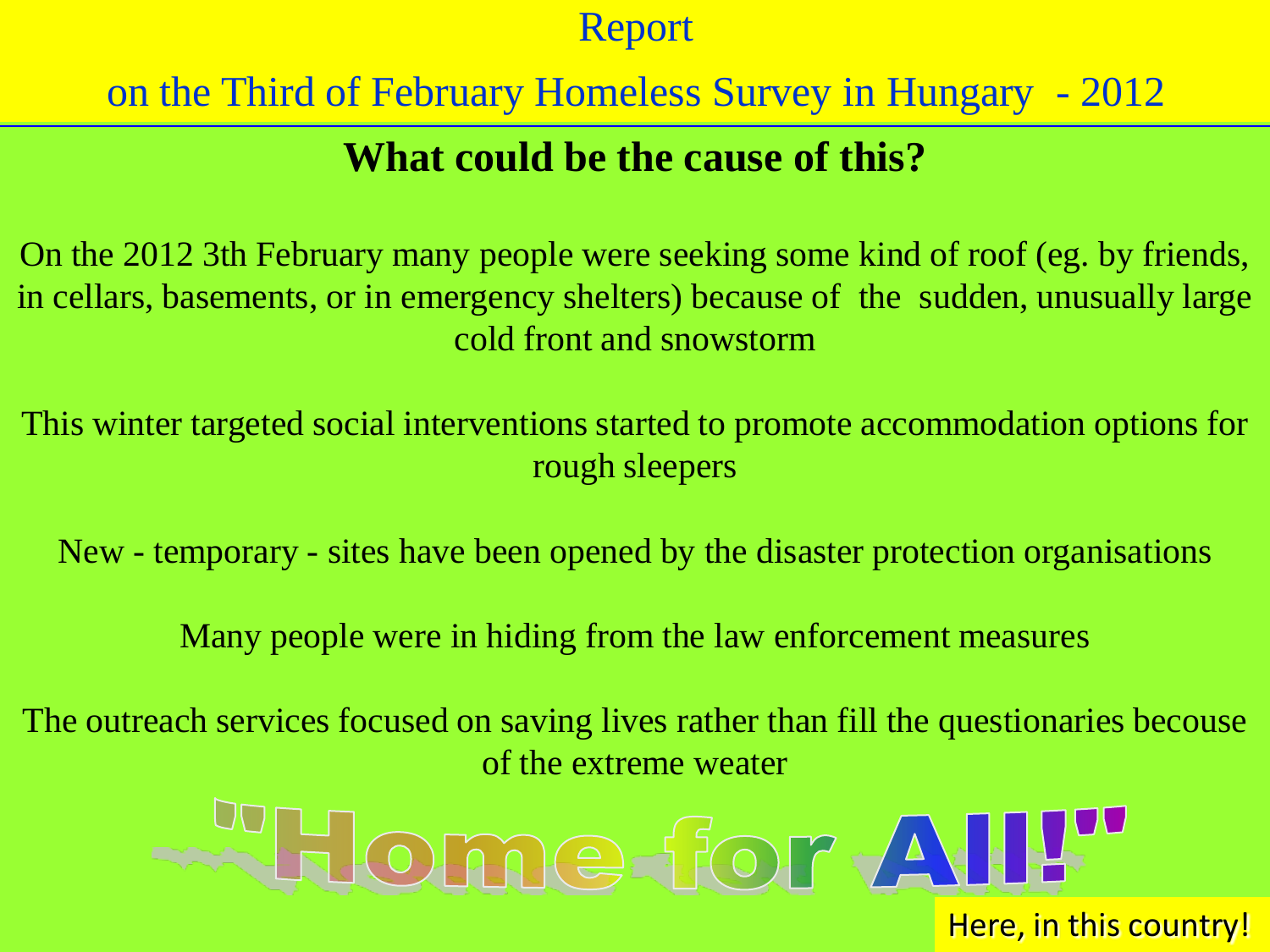## on the Third of February Homeless Survey in Hungary - 2012



The sudden and unusually cold weather on 2012 3th February

# For All!" Here, in this country!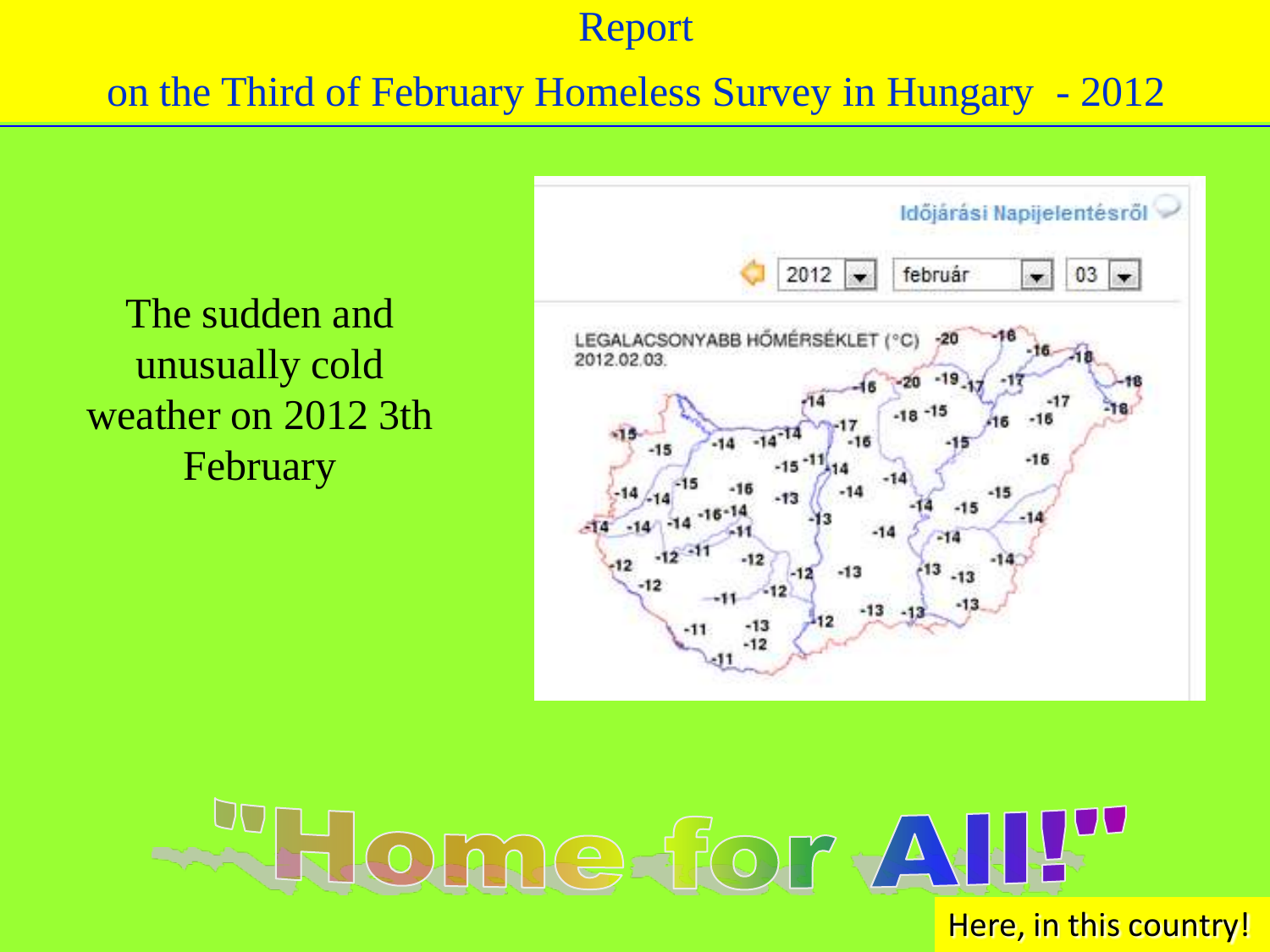#### on the Third of February Homeless Survey in Hungary - 2012



#### Temperature, and snowstorm 8 AM on 4th of February

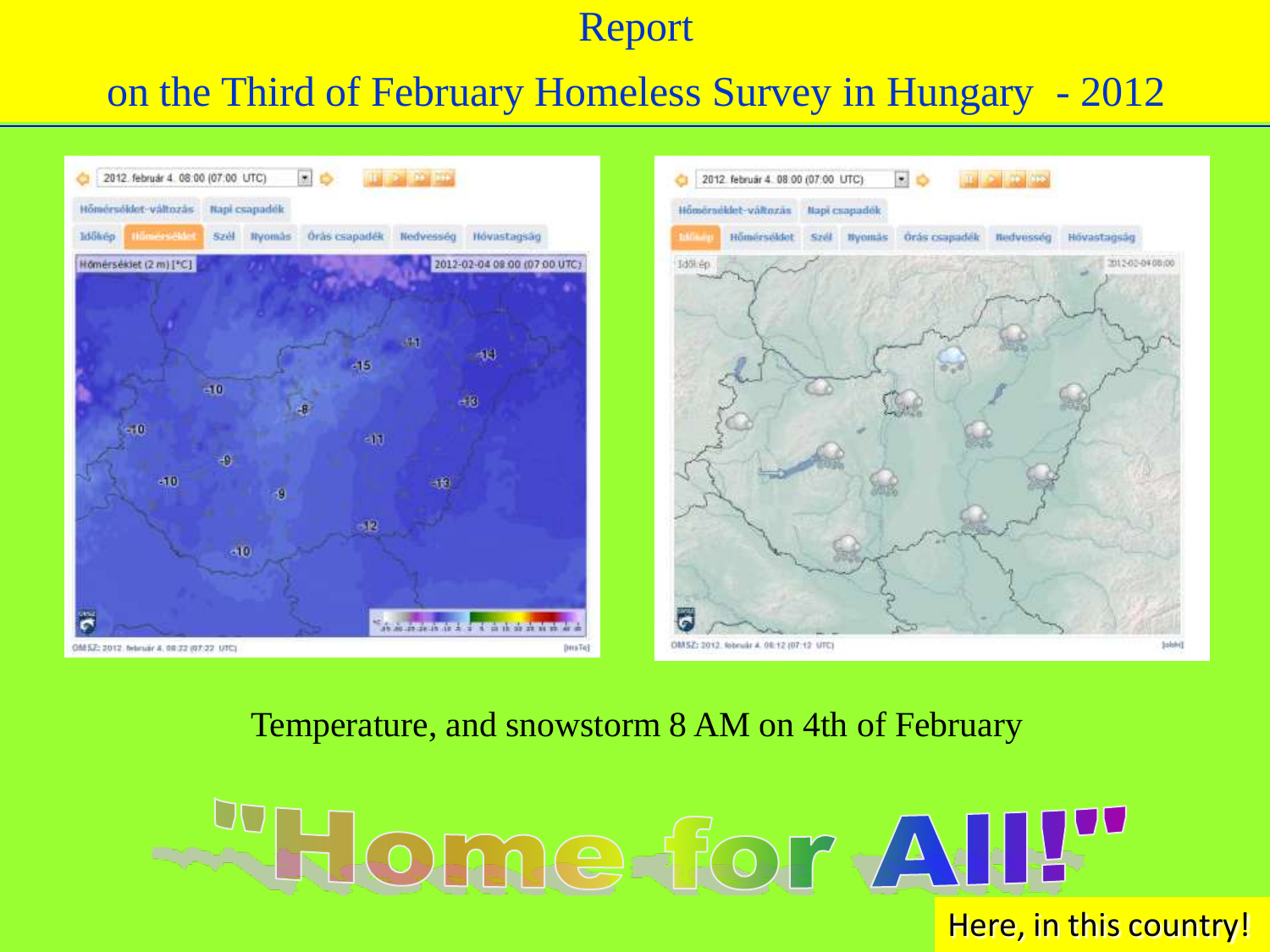## on the Third of February Homeless Survey in Hungary - 2012



2012th February 4 from a large snowfall began at dawn

Extend of the snowstorm 8 AM 4th of February

Home for All!" Here, in this country!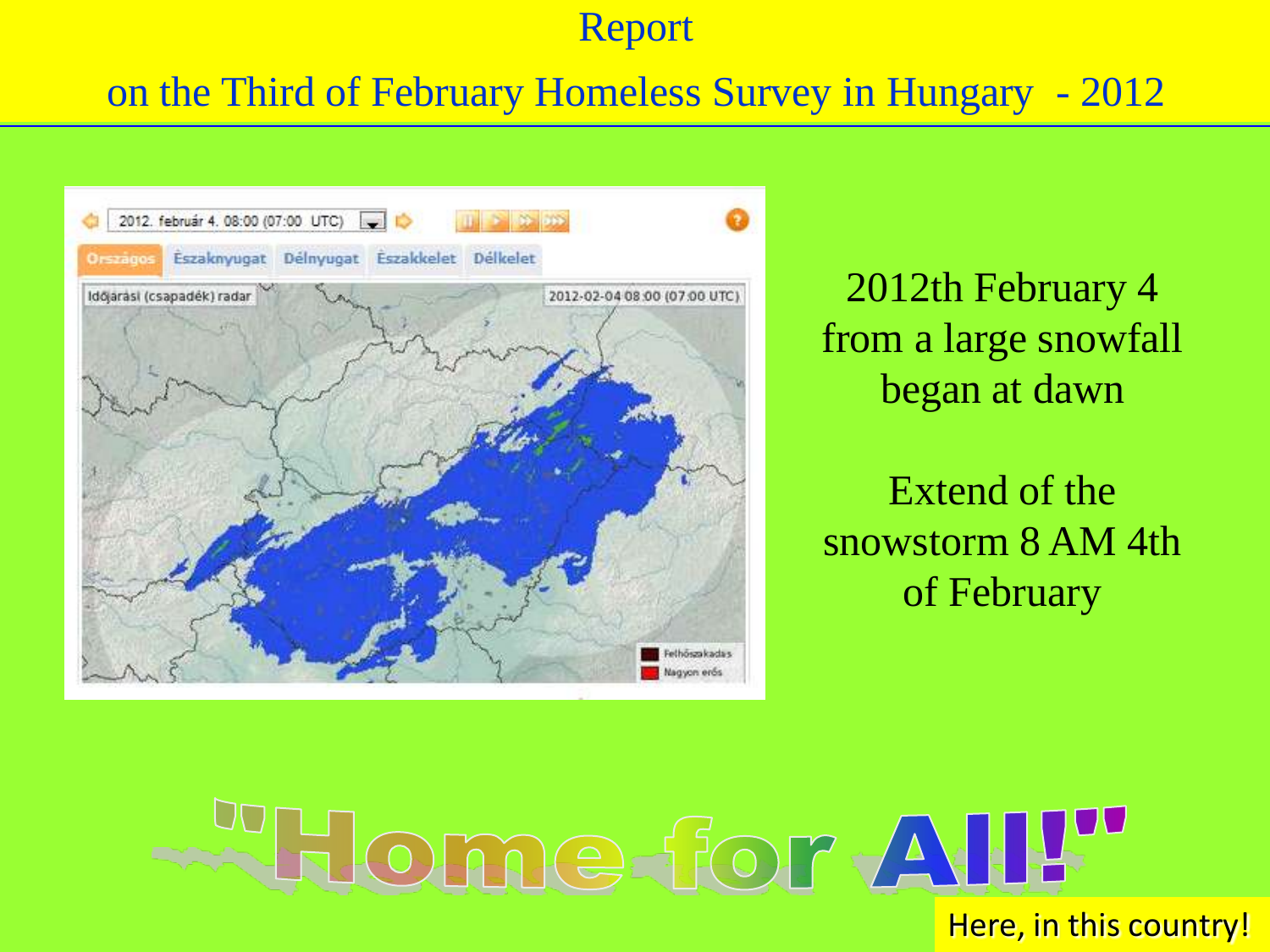#### on the Third of February Homeless Survey in Hungary - 2012

| <b>City</b>           | <b>Homeless</b><br>hostel<br>(E 3.1.) | <b>Night shelter</b><br>(E 2.1.) | <b>Other</b><br>shelter | <b>Rough</b><br>sleepers<br>$(E_1)$ | <b>Total</b> |
|-----------------------|---------------------------------------|----------------------------------|-------------------------|-------------------------------------|--------------|
| Ajka                  | 27                                    | <b>10</b>                        |                         | 39                                  | 76           |
| <b>Baja</b>           | 15                                    |                                  |                         |                                     | <b>15</b>    |
| <b>Balassagyarmat</b> | 20                                    |                                  |                         | 50                                  | 70           |
| <b>Békés</b>          | 42                                    |                                  |                         |                                     | 42           |
| <b>Békéscsaba</b>     | 9                                     |                                  |                         | $\overline{2}$                      | <b>11</b>    |
| <b>Debrecen</b>       | 55                                    | <b>108</b>                       | 17                      | 172                                 | 352          |
| <b>Derecske</b>       |                                       | 12                               |                         |                                     | 12           |
| <b>Dunaújváros</b>    | 29                                    | 45                               |                         |                                     | 74           |
| <b>Eger</b>           |                                       |                                  |                         | 26                                  | 26           |
| Gyöngyös              | 13                                    | 23                               |                         | 8                                   | 44           |
| Győr                  | 127                                   | 26                               | 90                      | 100                                 | 343          |
| <b>Gyula</b>          | 10                                    | <b>20</b>                        |                         | 13                                  | 43           |
| <b>Hatvan</b>         |                                       | 29                               |                         | $\overline{7}$                      | 36           |

The 2012th February 3 of the survey 54 rural urban homeless service providers took part!

lome for All!" Here, in this country!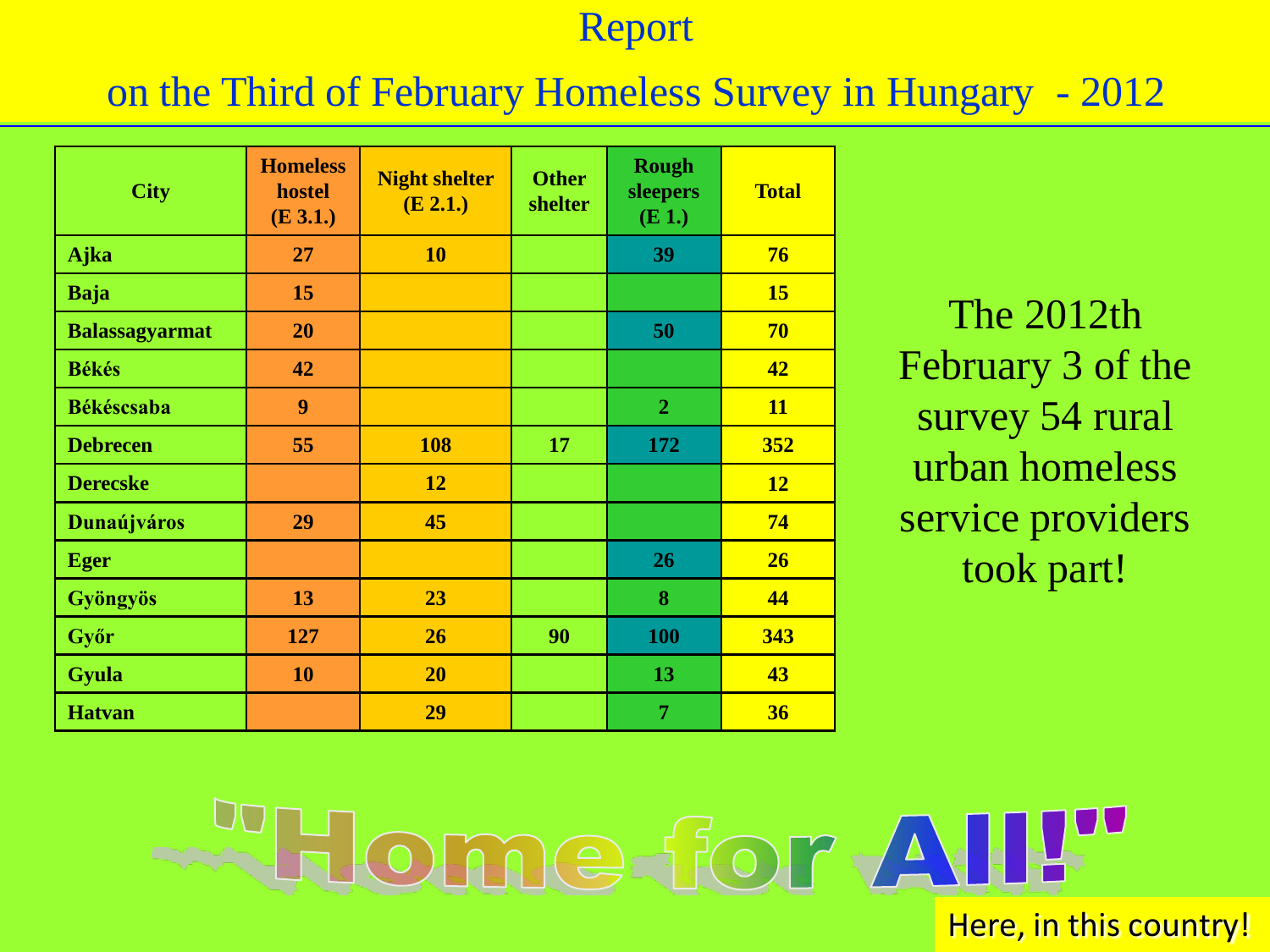### on the Third of February Homeless Survey in Hungary - 2012

| <b>City</b>          | <b>Homeless</b><br>hostel<br>(E 3.1.) | <b>Night shelter</b><br>(E 2.1.) | <b>Other</b><br>shelter | <b>Rough</b><br>sleepers<br>$(E_1)$ | <b>Total</b> |
|----------------------|---------------------------------------|----------------------------------|-------------------------|-------------------------------------|--------------|
| Hódmezővásárhely     | 20                                    | 26                               |                         |                                     | 46           |
| <b>Jánoshalma</b>    |                                       | 11                               |                         |                                     | <b>11</b>    |
| Kaposvár             | $\overline{2}$                        | 55                               |                         | 166                                 | 223          |
| <b>Kazincbarcika</b> |                                       | 60                               |                         |                                     | 60           |
| <b>Kecskemét</b>     | 12                                    | 28                               | 34                      | 63                                  | <b>137</b>   |
| <b>Keszthely</b>     |                                       |                                  |                         | 11                                  | <b>11</b>    |
| Kiskunfélegyháza     | 6                                     | 19                               |                         |                                     | 25           |
| Kiskunmajsa          | 35                                    |                                  |                         |                                     | 35           |
| <b>Kisvárda</b>      | 21                                    |                                  |                         |                                     | 21           |
| <b>Komárom</b>       | 10                                    | 11                               |                         |                                     | 21           |
| <b>Komló</b>         | 30                                    |                                  |                         |                                     | <b>30</b>    |
| <b>K</b> őszeg       | 30                                    |                                  |                         |                                     | <b>30</b>    |
| <b>Mezőkövesd</b>    |                                       | 27                               |                         |                                     | 27           |
| <b>Miskolc</b>       | 153                                   | 78                               | 70                      | 121                                 | 422          |

Even in the extreme cold there were settlements, where more rough sleepers were found compare to the accommodations, or more than one hundred people spent the night without shelter!

ome for AII"

Here, in this country!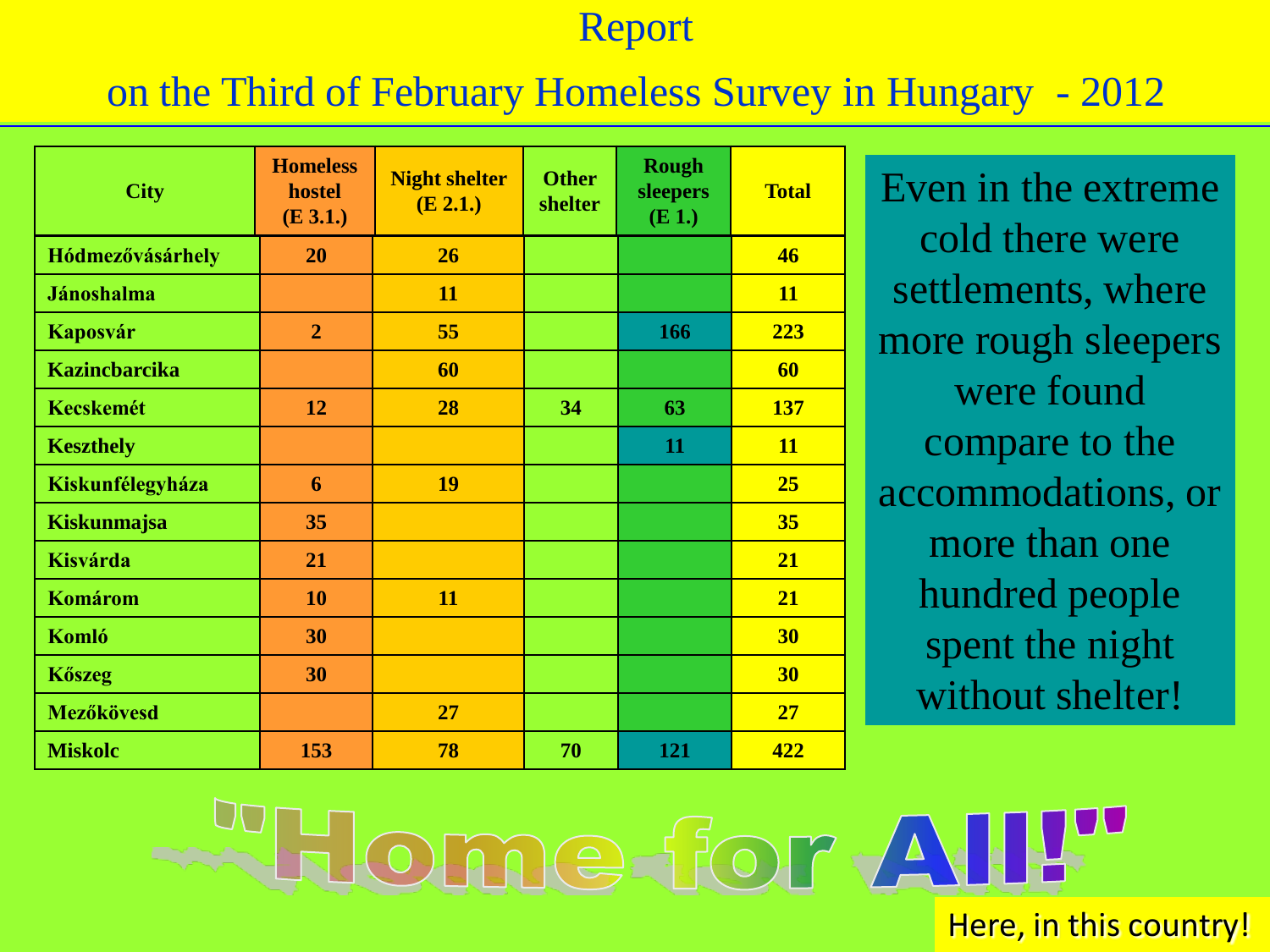#### on the Third of February Homeless Survey in Hungary - 2012

| <b>City</b>        | <b>Homeless</b><br>hostel<br>(E 3.1.) | <b>Night shelter</b><br>(E 2.1.) | <b>Other</b><br>shelter | <b>Rough</b><br>sleepers<br>$(E_1)$ | <b>Total</b> |
|--------------------|---------------------------------------|----------------------------------|-------------------------|-------------------------------------|--------------|
| Mór                | 30                                    |                                  |                         |                                     | 30           |
| Mosonmagyaróvár    | 41                                    |                                  |                         |                                     | 41           |
| <b>Nagykanizsa</b> | 31                                    | 47                               |                         | 22                                  | <b>100</b>   |
| Nyíregyháza        | 18                                    | 50                               | 46                      | 59                                  | 173          |
| <b>Orosháza</b>    | $\overline{7}$                        | 21                               |                         |                                     | 28           |
| <b>Oroszlány</b>   |                                       | 73                               |                         |                                     | 73           |
| Ózd                | 34                                    | 10                               |                         | 5                                   | 49           |
| Pécs               | 50                                    | 77                               | 44                      | 10                                  | <b>181</b>   |
| Salgótarján        | 30                                    | 9                                |                         |                                     | <b>39</b>    |
| Sárbogárd          | 20                                    |                                  |                         |                                     | 20           |
| <b>Sárospatak</b>  | 16                                    |                                  |                         |                                     | <b>16</b>    |
| Sátoraljaújhely    |                                       | 24                               |                         | $\overline{\mathbf{4}}$             | 28           |
| <b>Siófok</b>      |                                       | 52                               |                         |                                     | 52           |

Debrecen 172, Győr 100, Kaposvár 166, Miskolc 121

people were sleeping in public places even in this very cold night.

Home-for All!" Here, in this country!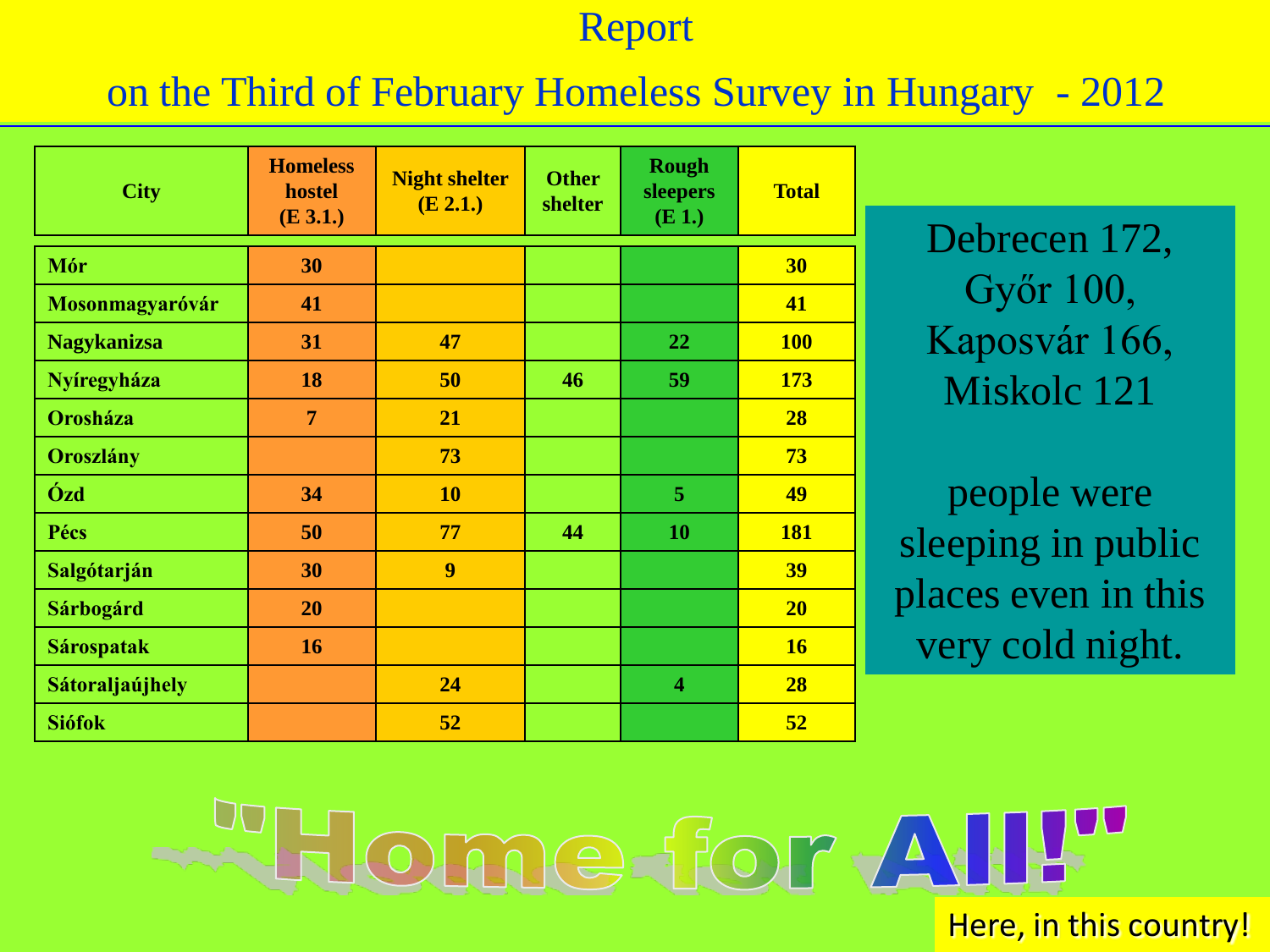### on the Third of February Homeless Survey in Hungary - 2012

| <b>City</b>         | <b>Homeless</b><br>hostel<br>(E 3.1.) | <b>Night shelter</b><br>(E 2.1.) | <b>Other</b><br>shelter | <b>Rough</b><br>sleepers<br>$(E_1)$ | <b>Total</b> |
|---------------------|---------------------------------------|----------------------------------|-------------------------|-------------------------------------|--------------|
| <b>Sopron</b>       | 10                                    | 38                               |                         | 21                                  | 69           |
| <b>Szarvas</b>      |                                       |                                  |                         | 14                                  | <b>14</b>    |
| <b>Szeged</b>       | 45                                    | 97                               | 78                      |                                     | 220          |
| Székesfehérvár      | 182                                   | 76                               |                         | $\boldsymbol{0}$                    | 258          |
| <b>Szekszárd</b>    | 5                                     | 12                               |                         | 10                                  | 27           |
| <b>Szentes</b>      | 15                                    | 12                               |                         |                                     | 27           |
| <b>Szolnok</b>      | 13                                    | 53                               |                         | 65                                  | <b>131</b>   |
| <b>Szombathely</b>  | 60                                    | 40                               | 26                      | $\overline{\mathbf{4}}$             | <b>130</b>   |
| <b>Tata</b>         |                                       | 71                               |                         |                                     | 71           |
| Tatabánya           | 41                                    | 35                               | 38                      | 30                                  | <b>144</b>   |
| <b>Tiszaújváros</b> | 13                                    |                                  |                         |                                     | <b>13</b>    |
| Várpalota           | 48                                    |                                  |                         | 32                                  | 80           |
| <b>Veszprém</b>     | 35                                    | 29                               | 47                      | 78                                  | <b>189</b>   |
| <b>Zalaegerszeg</b> | 25                                    | 43                               |                         | 38                                  | <b>106</b>   |

The accomodation of homeless people not only a "problem of Budapest".

me-for AII!" Here, in this country!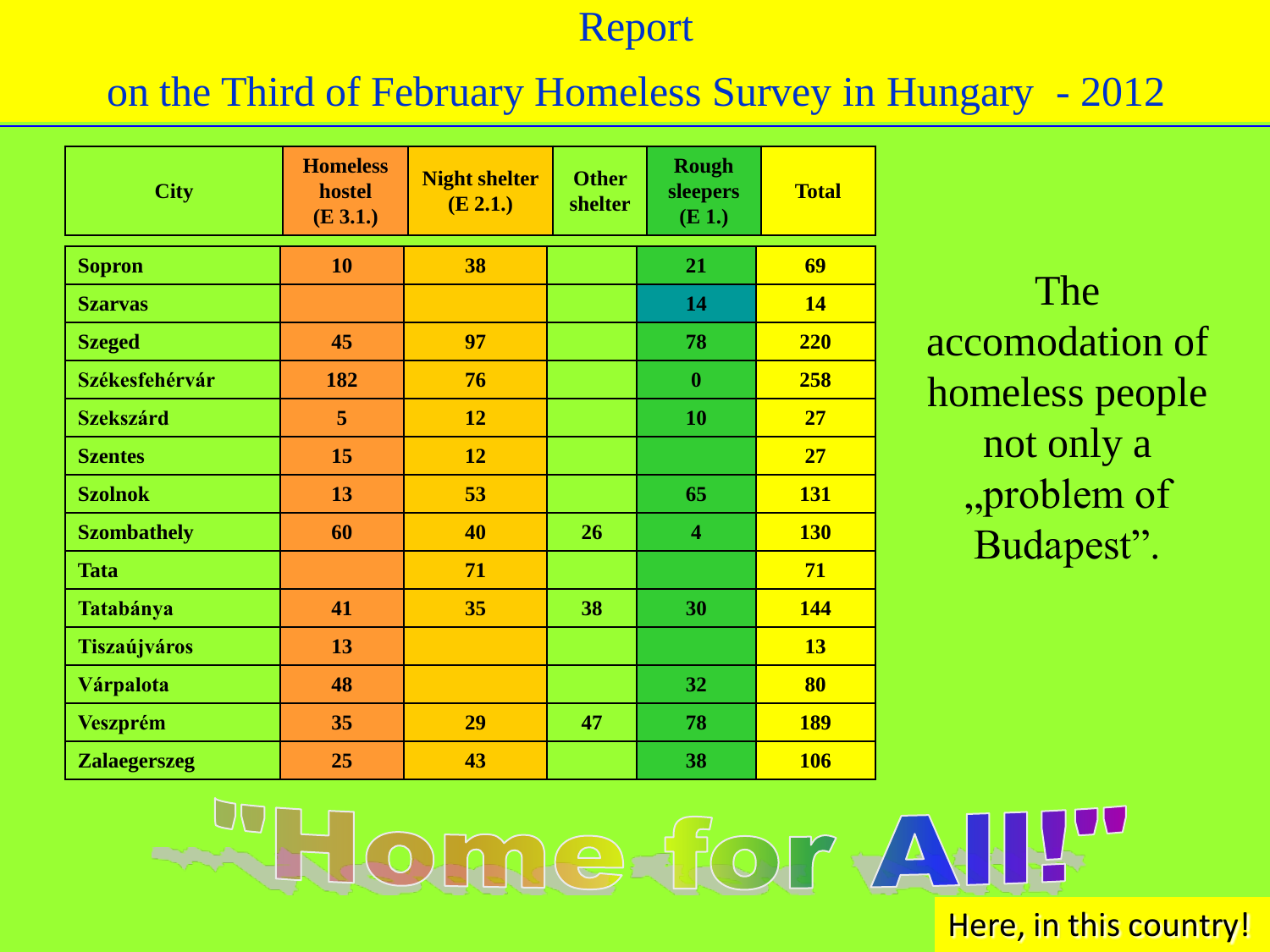on the Third of February Homeless Survey in Hungary - 2012

Therefore this was one of the coldest day in this winter, it can be assumed the lowest number of people were sleeping rough

Despite the extreme weather on this single day about two and half thousand people spent the night without shelter (that we know of) in the country!

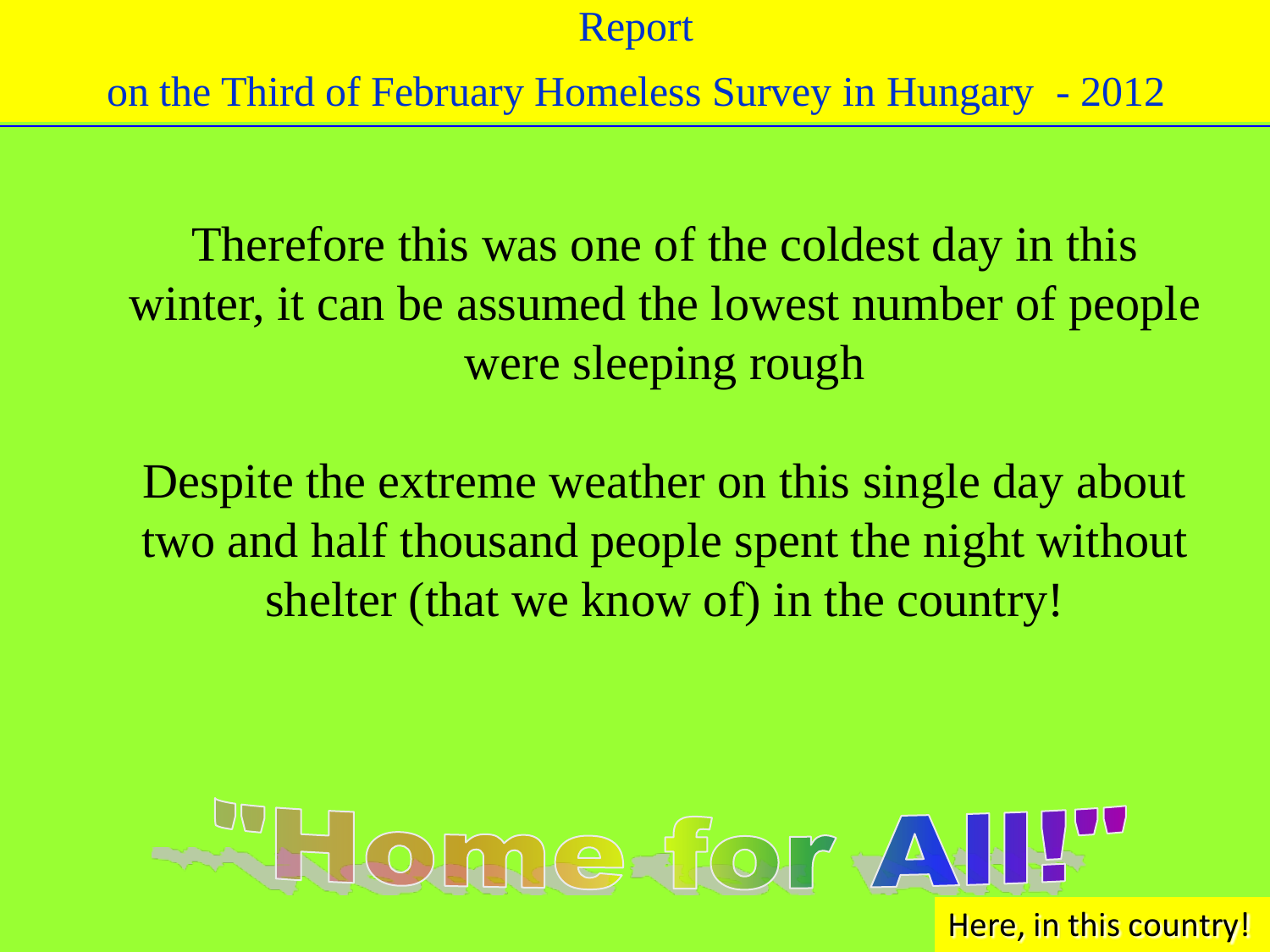on the Third of February Homeless Survey in Hungary - 2012

**Five years - both in Budapest and the countryside - a significant increase in the number of respondents in shelters.**

In the countryside the number of service providers and the number of services participating in the survey increased significantly.

| <b>Number of respondent homeless people on 3th of February (2008 – 2012)</b> |                                       |      |      |      |                                  |                                      |      |      |                       |      |      |      |      |      |      |
|------------------------------------------------------------------------------|---------------------------------------|------|------|------|----------------------------------|--------------------------------------|------|------|-----------------------|------|------|------|------|------|------|
| <b>City</b>                                                                  | <b>In Hostel</b><br>$(E\,2.1., 3.1.)$ |      |      |      | <b>Rough sleepers</b><br>$(E_1)$ |                                      |      |      | <b>Homeless Total</b> |      |      |      |      |      |      |
|                                                                              | 2008                                  | 2009 | 2010 | 2011 | 2012                             | 2008                                 | 2009 | 2010 | 2011                  | 2012 | 2008 | 2009 | 2010 | 2011 | 2012 |
| <b>Budapest</b>                                                              | 2003                                  | 2326 | 2658 | 2137 | 2907                             | 1189                                 | 1360 | 1252 | 1150                  | 876  | 3192 | 3686 | 3910 | 3287 | 3783 |
| <b>Other cities</b>                                                          | 1705                                  | 1933 | 2293 | 2192 | 3395                             | 1376                                 | 1502 | 1816 | 1720                  | 1463 | 3081 | 3435 | 4109 | 3912 | 4858 |
| Total                                                                        | 3708                                  | 4259 | 4951 | 4329 | 6302                             | 2565                                 | 2862 | 3068 | 2870                  | 2339 | 6273 | 7121 | 8019 | 7199 | 8641 |
|                                                                              |                                       |      |      |      |                                  | Third of February Working Group 2012 |      |      |                       |      |      |      |      |      |      |

**SHome for All!"** 

Here, in this country!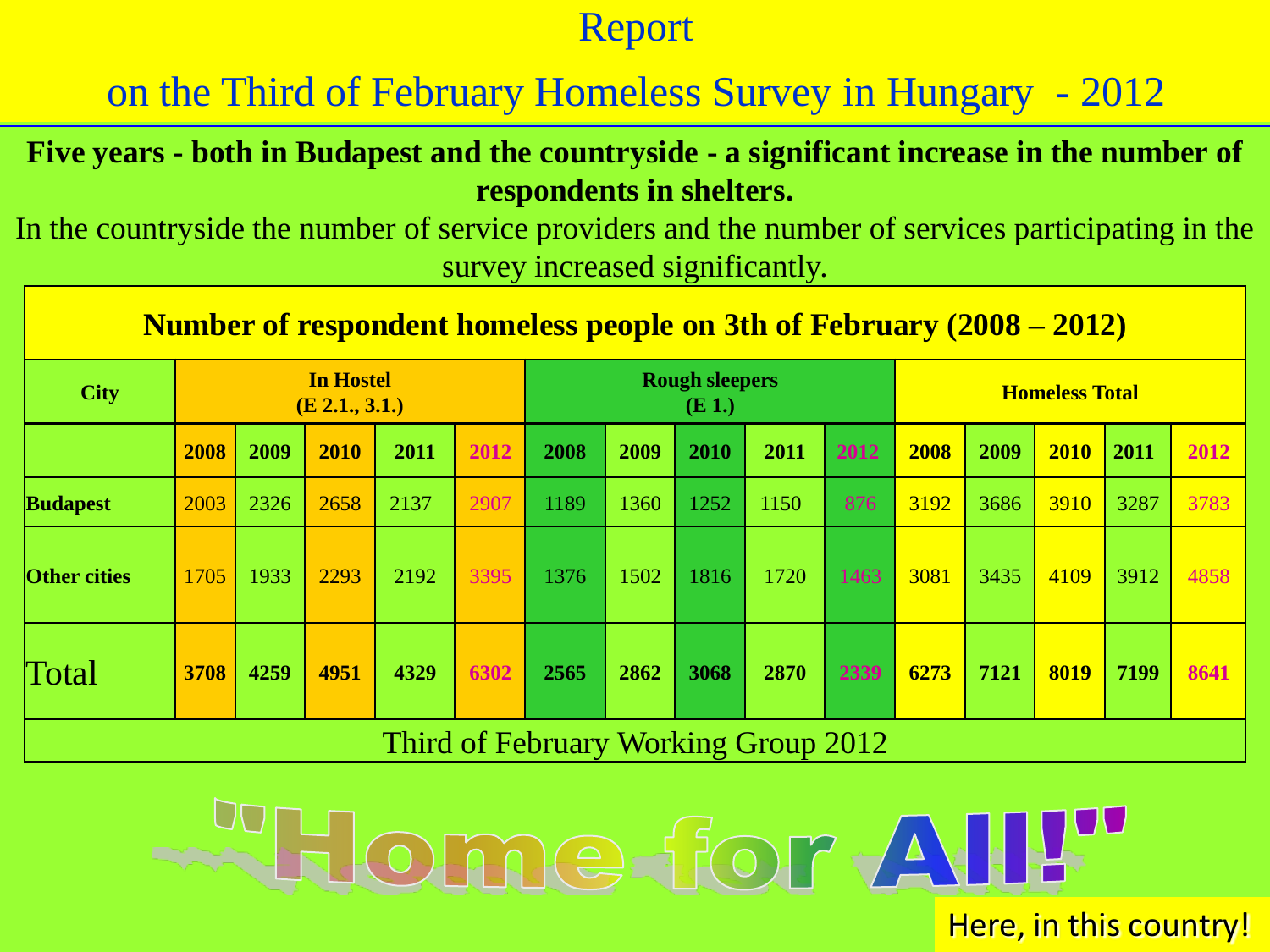#### on the Third of February Homeless Survey in Hungary - 2012

| <b>Cities</b><br>participating | <b>Number of respondent homeless people</b> | 2012/2011                            |      |      |        |               |
|--------------------------------|---------------------------------------------|--------------------------------------|------|------|--------|---------------|
| every year                     | 2009                                        | 2010                                 | 2011 | 2012 | people | $\frac{0}{0}$ |
| <b>Debrecen</b>                | 361                                         | 441                                  | 414  | 352  | $-62$  | $-15%$        |
| <b>Dunaújváros</b>             | 137                                         | 336                                  | 201  | 74   | $-127$ | $-63%$        |
| Győr                           | 349                                         | 381                                  | 400  | 343  | $-57$  | $-14%$        |
| <b>Kecskemét</b>               | 216                                         | 239                                  | 306  | 137  | $-169$ | $-55%$        |
| <b>Miskolc</b>                 | 503                                         | 409                                  | 595  | 422  | $-173$ | $-29%$        |
| Nagykanizsa                    | 120                                         | 133                                  | 92   | 100  | 8      | 9%            |
| Nyíregyháza                    | 176                                         | 234                                  | 239  | 173  | $-66$  | $-28%$        |
| Pécs                           | 368                                         | 488                                  | 497  | 181  | $-316$ | $-64%$        |
| <b>Szeged</b>                  | 212                                         | 342                                  | 363  | 220  | $-143$ | $-39%$        |
| Székesfehérvár                 | 256                                         | 277                                  | 270  | 258  | $-12$  | $-4%$         |
| <b>Szolnok</b>                 | 125                                         | 138                                  | 125  | 131  | 6      | 5%            |
| <b>Szombathely</b>             | 149                                         | 145                                  | 154  | 130  | $-24$  | $-16%$        |
| Tatabánya                      | 71                                          | 199                                  | 174  | 144  | $-30$  | $-17%$        |
| <b>Veszprém</b>                | 168                                         | 205                                  | 214  | 189  | $-25$  | $-12%$        |
| <b>Zalaegerszeg</b>            | 107                                         | 115                                  | 85   | 106  | 21     | 25%           |
| Total                          | 3318                                        | 4082                                 | 4129 | 2960 | -1169  | $-28%$        |
|                                |                                             | Third of February Working Group 2012 |      |      |        |               |

In each year participating cities generally reduced, or even significantly reduced the number of homeless people (including in particular the number of people living rough)

#### Here, in this country!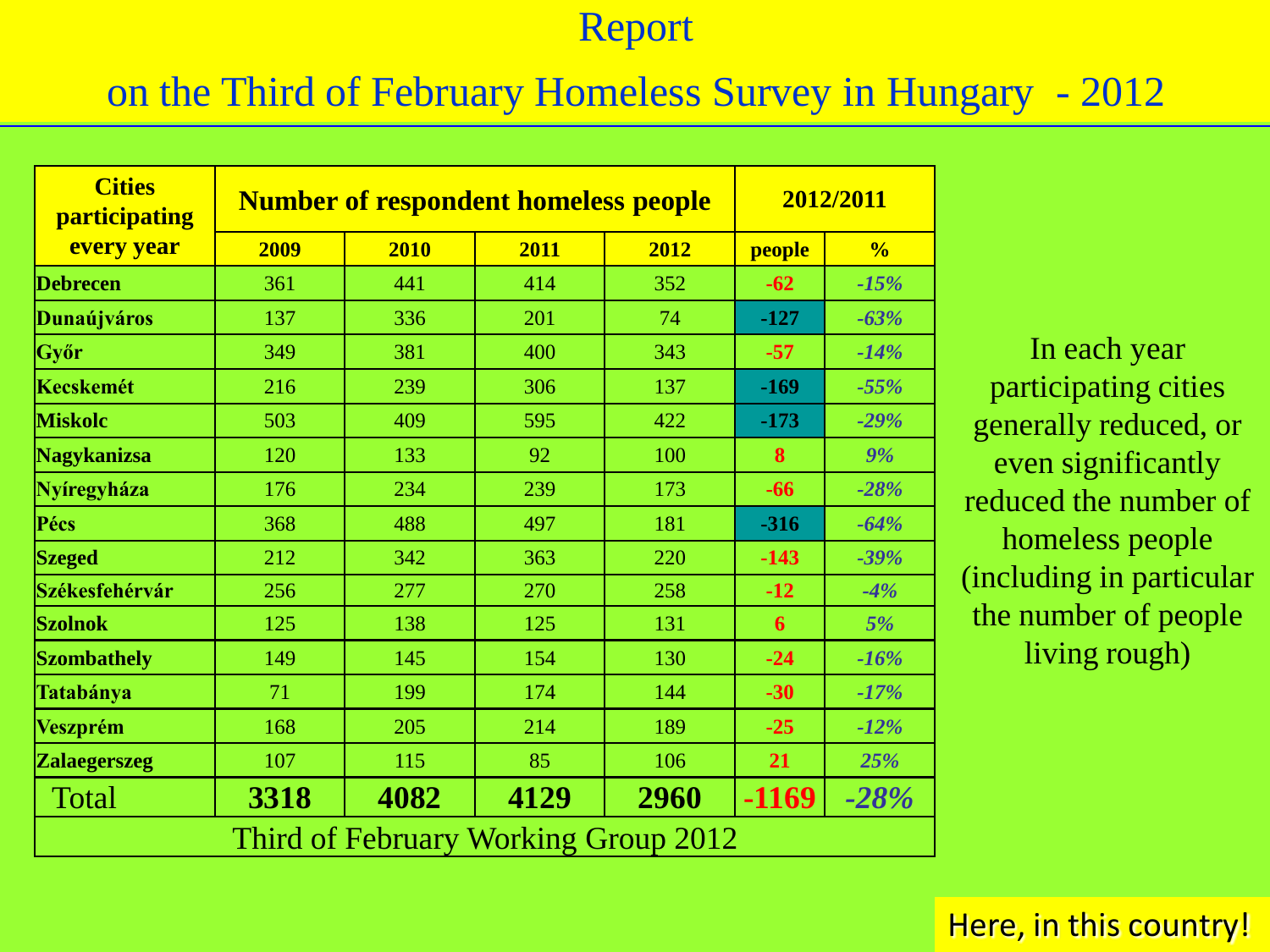on the Third of February Homeless Survey in Hungary - 2012

# Between 2006 -2011, five years, more than **25 thousand Hungarian citizens**

answered on "February 3" questionnaire, who were sleeping in homeless hostel or in public places on this day.

(The equivalent of a small Hungarian town - eg. Szentendre, Komló, Tata or Nagykőrös - population of!)

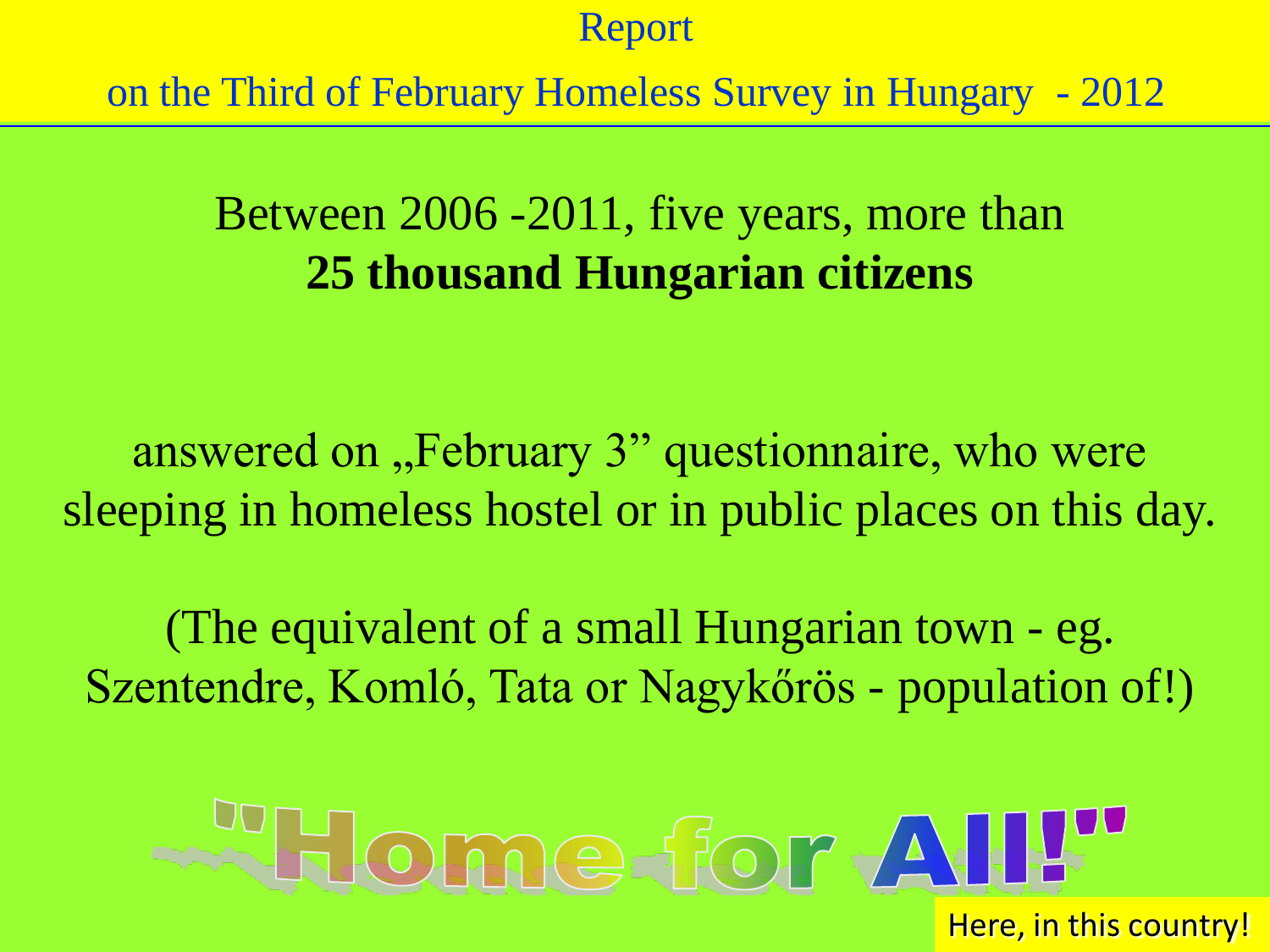on the Third of February Homeless Survey in Hungary - 2012

**"Five years, more than 25 thousand Hungarian citizens"**

They are the ones who were in a place where the care organization took part in the survey

They are the ones who responded as homeless

They are the ones who used a service on February 3

**This suggests that in Hungary during those five years, tens of thousands of people found themselves in a situation that they could only sleep in an accommodation for the homeless, or in a public area.** 

**Existing homeless services have helped tens of thousands of people in crisis during these five years.** Home for AII!

Here, in this country!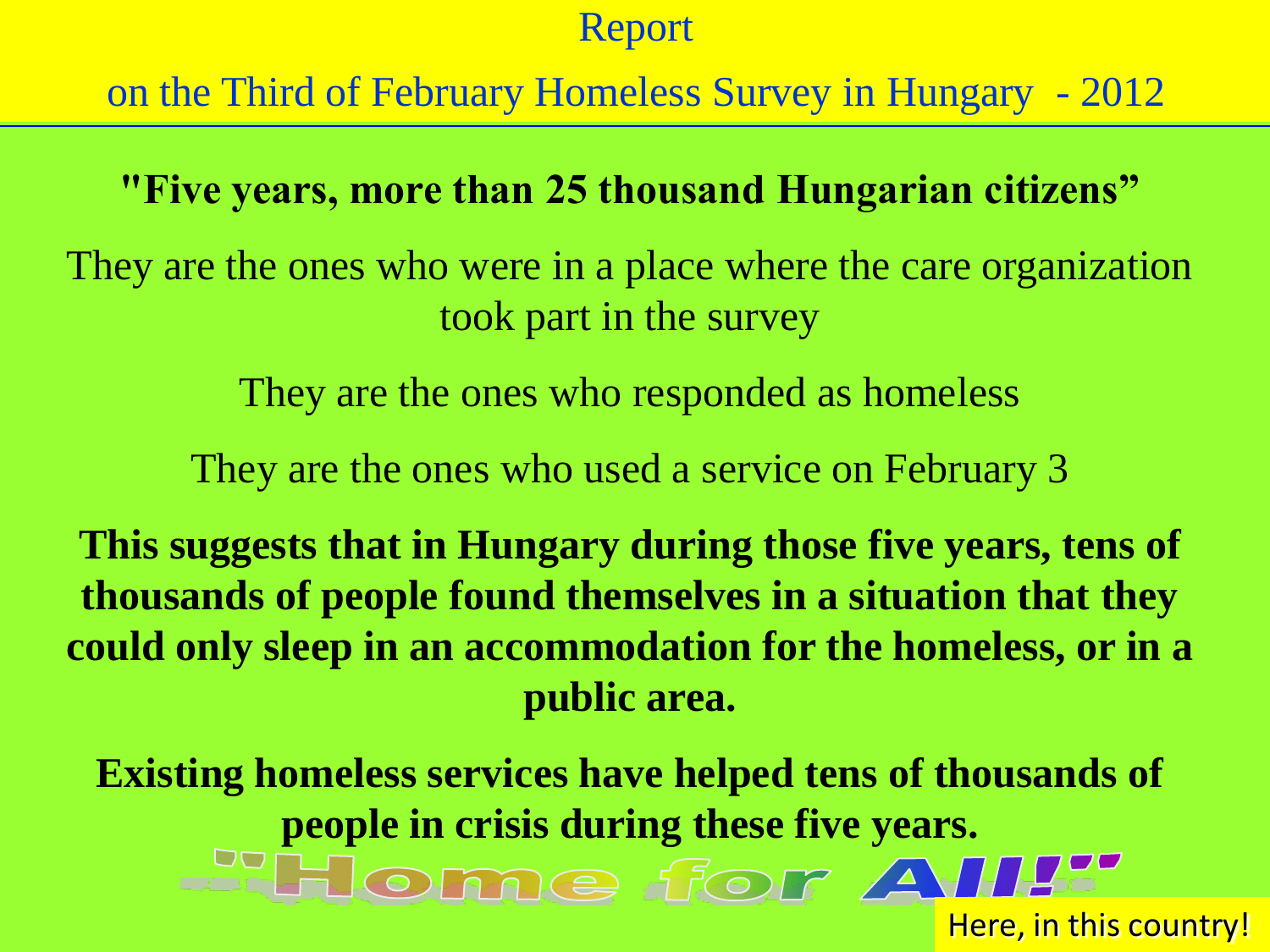# on the Third of February Homeless Survey in Hungary - 2012

#### **Nor can we forget that between 2011 and February 2012**

An unknown number of families lost their homes due to eviction

Hundreds of thousands of families do not feel safe in their apartment because of the shadow of debt enforcement

Many more people experience homelessness for 365 days a year than on a single day.

**The 8641 homeless respondents, of whom 2,339 were rough sleepers,**  are "only" the tip of the iceberg.

**Even more people live in the absence of a safe home.**

# Home for All!" Here, in this country!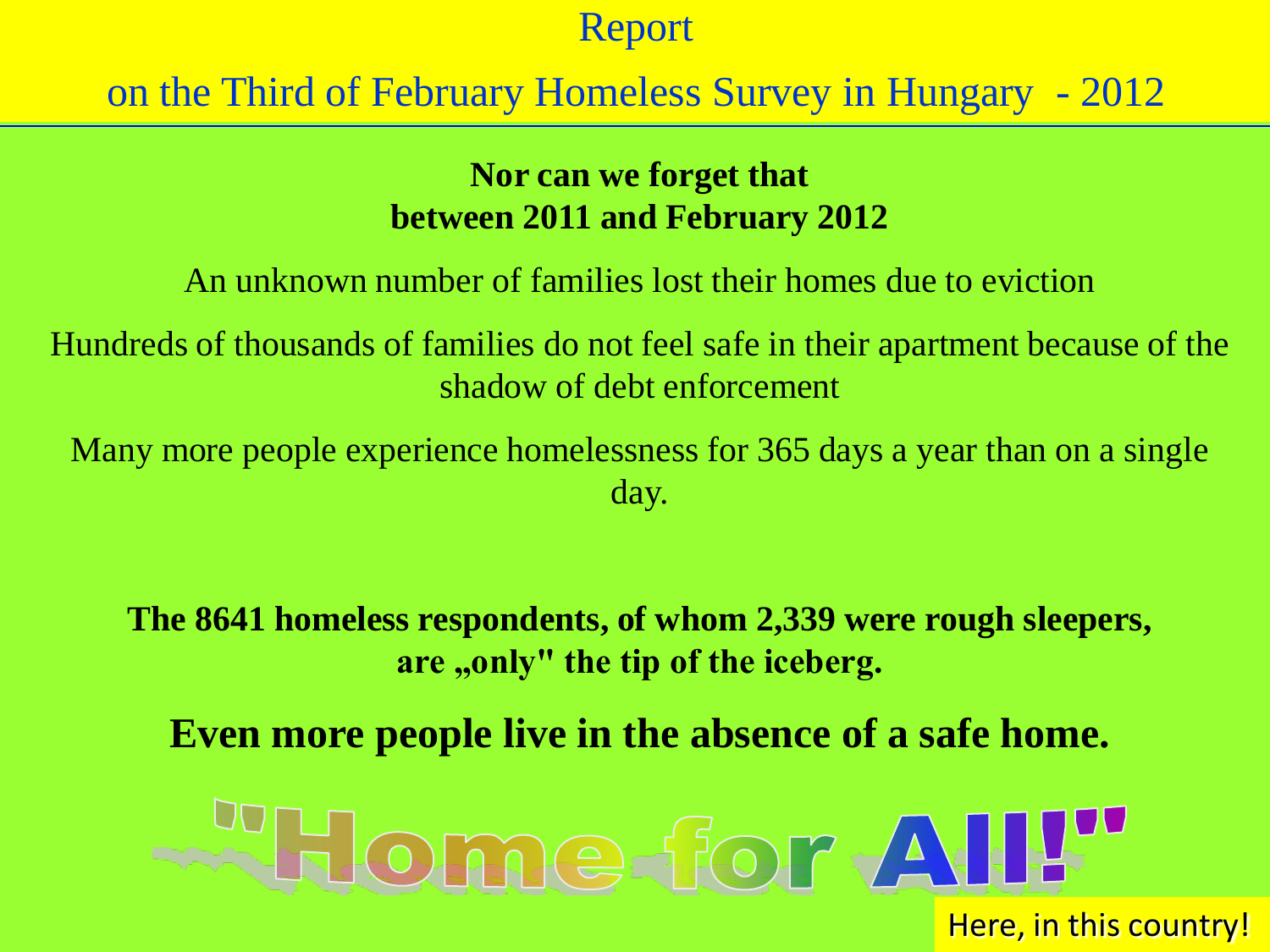# on the Third of February Homeless Survey in Hungary - 2012

#### **About the data recording**

The survey is not the same as the "census" of homeless people. The survey is voluntary, not all service providers and not all homeless people took part.

The survey covered only those people who are in connection with the services currently.

The aim of this survey is not to "count,..

**The research aim is the analysis and comparison of the situation of homeless people in order to provide basic facts for professional and policy development.**

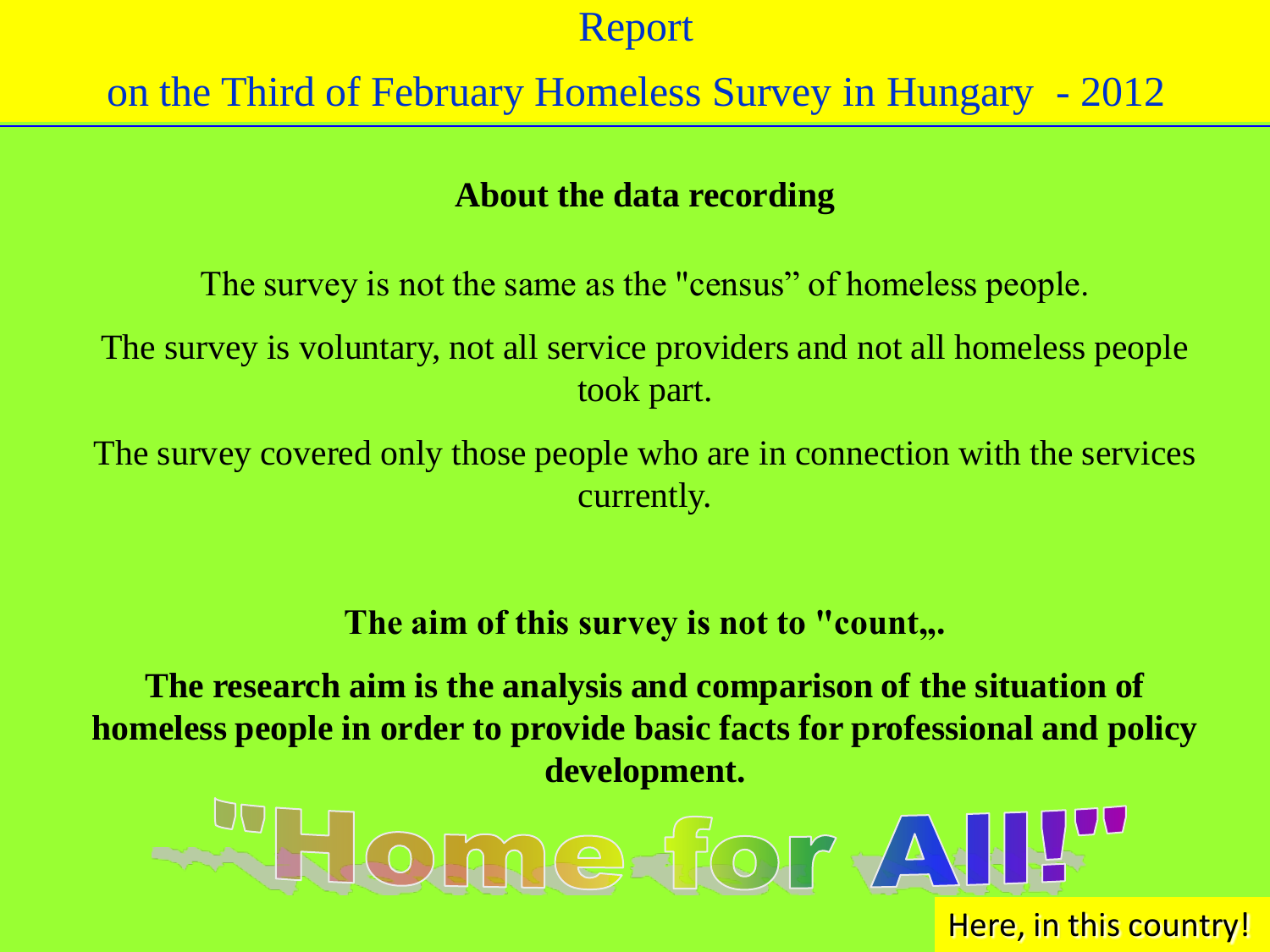on the Third of February Homeless Survey in Hungary - 2012

# **Third of February Homeless Survey in Hungary - 2012 was supported by:**

Homeless Foundation (HKA) Joining Foundation (ÖKA)

# BMSZKI, Shelter Foundation, Foundation for Oliver Twist

and all the staff involved in these organizations